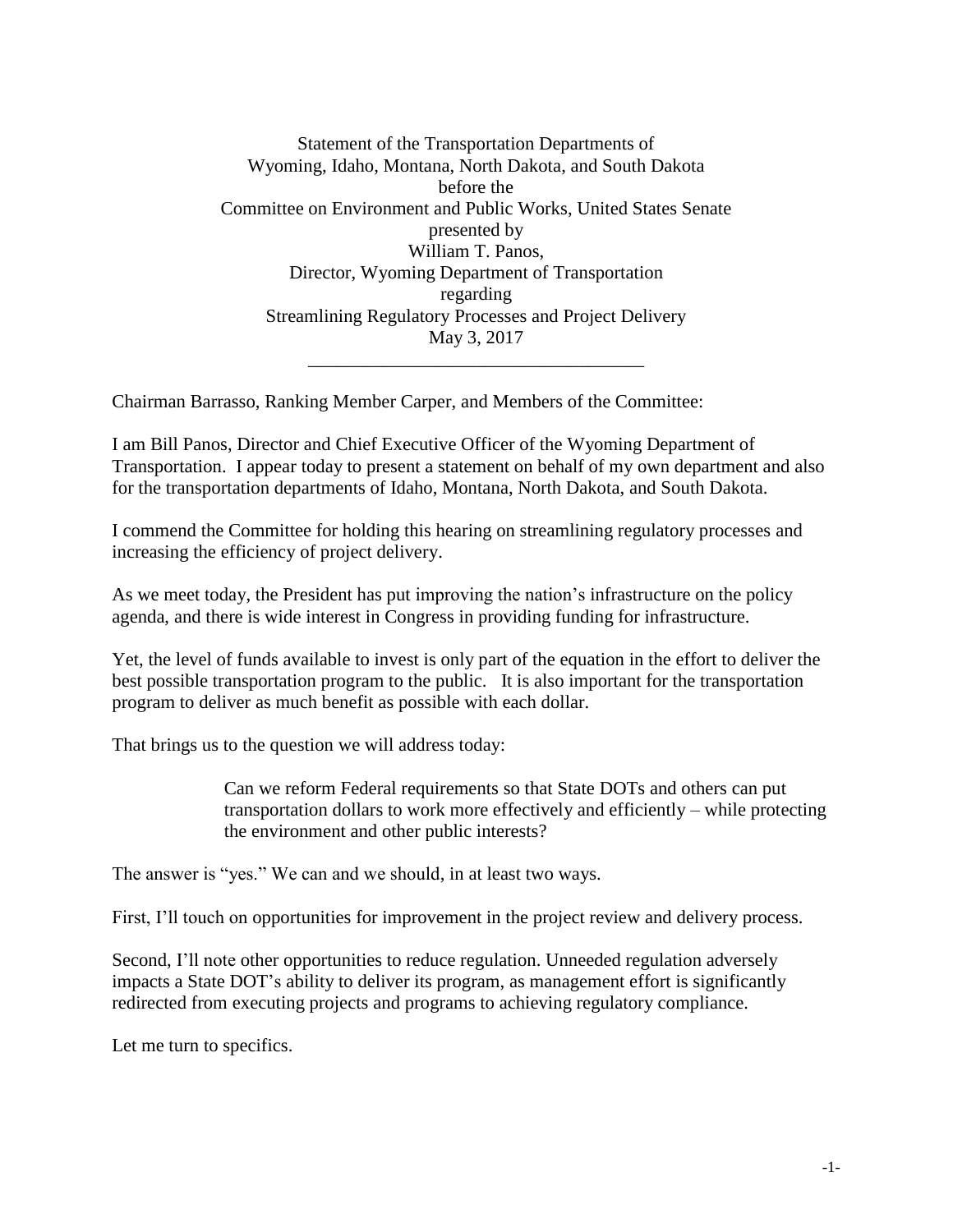#### **Expediting the Review Process for Projects Large and Small**

Larger Projects. There has been some progress over time in improving the environmental review process for projects. Today, for projects for which an Environmental Impact Statement (EIS) is prepared, under 23 USC 139 the lead agency establishes a plan for review of projects including a schedule. Similarly, under 23 USC 139 and 168, Congress has established the concept of developing a single EIS for a project even if multiple agencies have a decision making role in the project.

A schedule proposed by the lead agency (usually USDOT), however, is subject to concurrence from every other agency that has a meaningful role in the project. This should be changed. Other agencies should be consulted on the schedule but not provided with concurrence authority. Today, with virtually every player at the table having control over the schedule, the dynamics simply push the schedule out. It's easy for agencies to obtain a longer time period for review by not concurring in the lead agency's schedule. Congress should assume that the lead agency will give fair consideration to the concerns of other agencies in setting a schedule, and will consider past timelines and other factors. That is a basis for letting the lead agency set the schedule.

Some may say we can't risk letting the lead agency set a schedule that another agency considers too prompt. I'd first respond that is a hypothetical problem. In addition, the other agency can be given a right to appeal to the Executive Office of the President. On such appeal the agencies are on equal footing. But, today, a non-lead agency is able to lengthen the schedule simply by not concurring in the lead agency's proposed schedule. Nobody is personally at fault. But the incentives in the system need to be changed in favor of promptness, as determined by the lead agency after consultation with the other agencies, combined with providing the other agencies the ability to appeal the schedule.

In addition, the highway program has important value to the economy, to economic growth, to jobs, and to the quality of life. It warrants efforts to improve the review process, as suggested here.

Let me add that the length of the review process can impact project selection by a State. If a project is not classified as a "categorical exclusion" (CATEX) project within the meaning of the National Environmental Policy Act (NEPA), it may be pushed back in project prioritization, in favor of projects that can be completed more promptly and less expensively. So, prompt but fair review schedules are important to advancing significant projects.

Further, a more definite schedule for completing the environmental review process does not resolve any substantive disputes that may arise between agencies. 23 USC 139 also includes dispute resolution provisions. The dispute resolution provisions may also need reform. But, at a minimum, empowering the lead agency to set schedules for environmental reviews should bring any disputes to light sooner.

Smaller Projects. Let me turn now to smaller projects. There has been considerable progress in the review process for smaller and routine projects.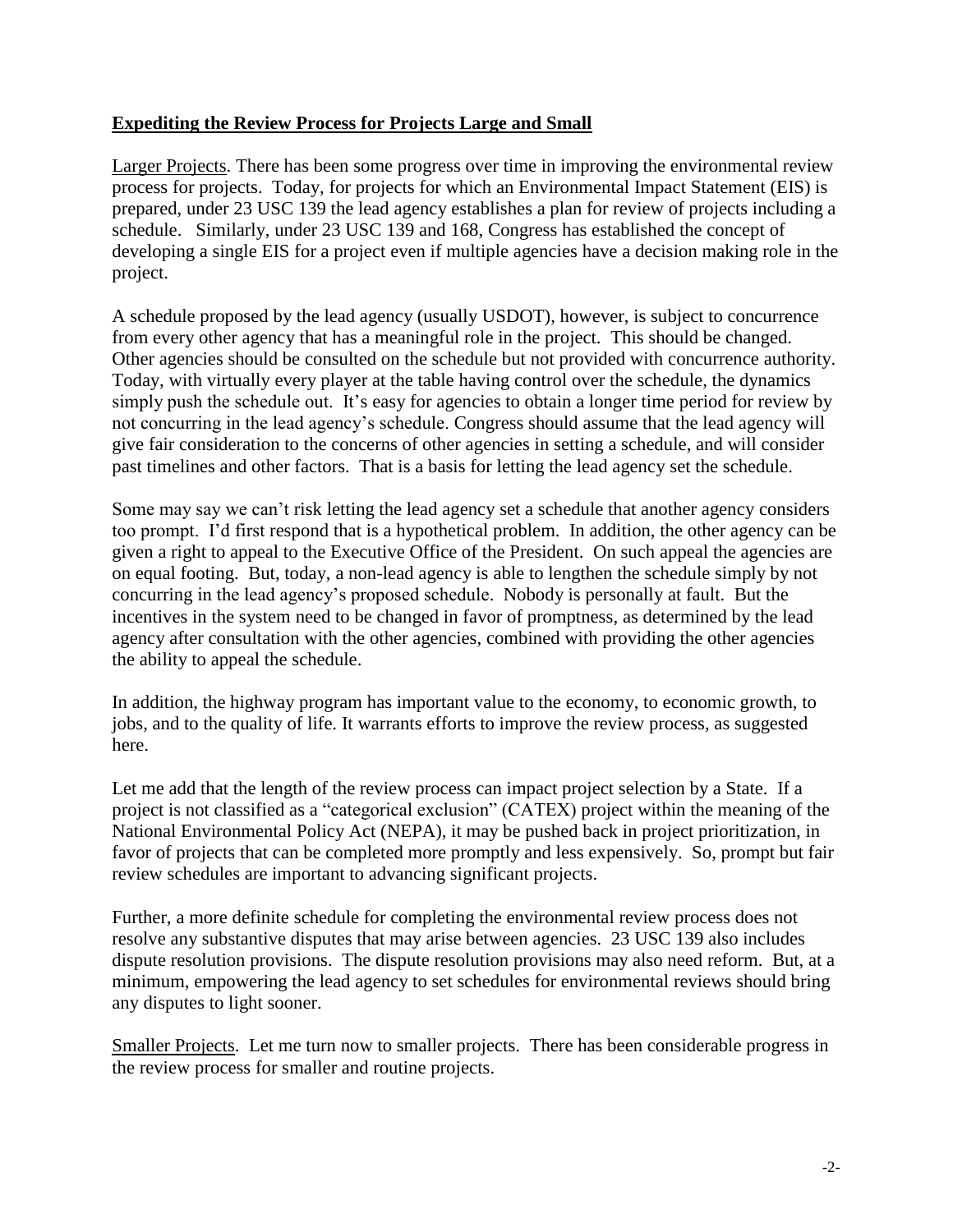To some extent the increase in the percentage of highway projects receiving CATEX treatment results from the increasing emphasis given to preservation-type projects within State DOT budgets. That has been the case in Wyoming where, in recent years, nearly all projects have been CATEX under NEPA.

Congress has also contributed to this favorable trend, having passed provisions designating additional types of projects as CATEX projects. A noteworthy example is the commendable legislation designating projects with a Federal contribution of less than \$5 million as CATEX, and the subsequent decision to index that amount to inflation (measured by the Consumer Price Index), a refinement that we advocated. These modifications have increased the ability of the Wyoming DOT and other State DOTs to use funds more promptly and efficiently.

We would welcome further additions to the classes of projects receiving CATEX treatment.

But smaller projects, even those to be undertaken entirely within a highway's existing operational right-of-way, can still be delayed by other requirements, as State DOTs wait for permits or for jurisdictional determinations from other agencies as to whether there is even any issue for those other agencies to review. This is a distinct problem for smaller projects because the multi-agency coordination mechanisms of 23 USC 139 are not intended to address smaller or CATEX projects. A coordination process for smaller projects could complicate rather than streamline the review of such projects.

More particularly, consider when a State DOT has to wait for months for a determination that, for a project within an existing operational right-of-way, no 404 permits are needed. This is frustrating for a State, as it is frequently the case that there is no water in the project area except for any contained in man-made roadside ditches that drain a highway for safety purposes. We suggest that, for carefully circumscribed projects, such as those within the right-of-way and not for new travel lanes, some kind of time limit on other agencies to respond is appropriate. After that time period, the State should be free to proceed as to the requirement in question, for that specific case. Frankly, the resource agency would then be free to focus its time and energy on other matters.

Delegation of Review Authority is of Limited Value to Many Rural States. As to the project review process, let me acknowledge that one response to the (lack of) speed of the environmental review process has been to allow USDOT to delegate or assign certain review authorities to States. We think that can make sense, particularly for States with relatively high volumes of projects warranting environmental assessment (EA) or EIS level review. But our rural States have low volumes of such projects. State DOT responsibility for undertaking environmental review of complex projects under Federal law is an added layer of work, effort, stress, and cost for intermittent use. So, while we support other States in their efforts to obtain delegated authority, our focus is on expediting and simplifying the process itself, not on who undertakes it.

#### **Concerns with Other Requirements**

Let us turn now to concerns with other USDOT requirements or proposed requirements.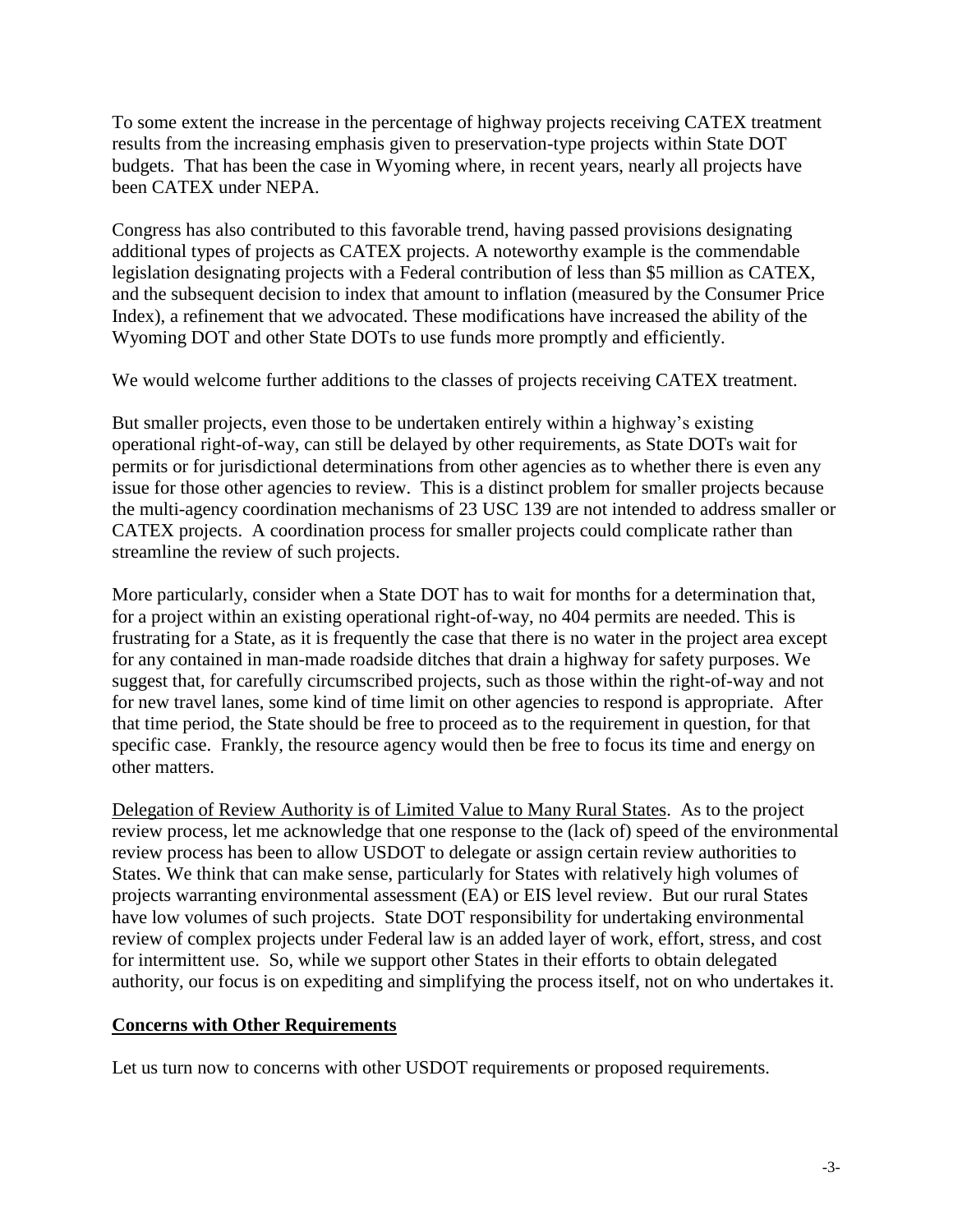#### **Don't Subject Rural States to Rules Inspired By the Problems of Heavily Populated States**

One concern that we have is that rules sometimes are not merely burdensome, but maddeningly subject rural States to requirements intended to help address traffic congestion in America's largest metropolitan areas.

This over inclusive approach is one of the reasons we are pleased that the effective date of the performance management rules that were published in the Federal Register this January 18 have been delayed. Aspects of those rules were burdensome and complex. Hopefully, they will be withdrawn and different rules proposed.

Let me elaborate.

Our States are rural, without a high population metropolitan area. Yet, in the NPRM for the system performance and congestion management rule, where FHWA described the "Purpose of the Regulatory Action," the first purpose identified was "Congestion Reduction." See 81 Federal Register at 23807.

Our States do not experience anything remotely resembling the congestion in large metropolitan areas. To the extent that the rule in that docket published on January 18 would subject us (and rural areas in other States) to requirements intended to help address congestion, no problem is solved. Instead, the rule would impose direct data-related costs and require management and staff time to address regulatory compliance. It will, therefore, detract from the ability of State DOT officials to address safety and other important transportation issues and needs.

Under the rule as published in January, States must use FHWA's National Performance Management Research Data Set (NPMRDS) in a way that effectively requires States to develop computerized applications and report on millions of data points, principally to identify areas where traffic is congested. Adding such requirements to the already heavy workload of State DOTs is not appropriate with respect to rural States like Wyoming. Yet the proposal would require States, including very rural States, to report on traffic on all NHS routes. It would have us report to FHWA how many vehicles were on the road halfway between Cody and Casper at 10 o'clock on a Monday morning, for example. This information is not needed to combat congestion, and every dollar used to obtain the data and implement the rule would be unavailable for use elsewhere.

Accordingly, large portions of that final rule as published on January 18 should not apply to rural States, and even to rural areas in more populated States. Those rural roads are not congested and have reliable travel times. They are not generating significant emissions. For a rural State, a simple State certification that its roads are not significantly congested except in unusual circumstances (e.g., road blocked by a crash or landslide) will more than suffice. FHWA should not force States to collect, administer, or report on huge amounts of data to confirm what is already known – that roads in rural States are not generally congested and not generating significant emissions of any kind.

If any such requirements are imposed on a rural State, they would divert management and staff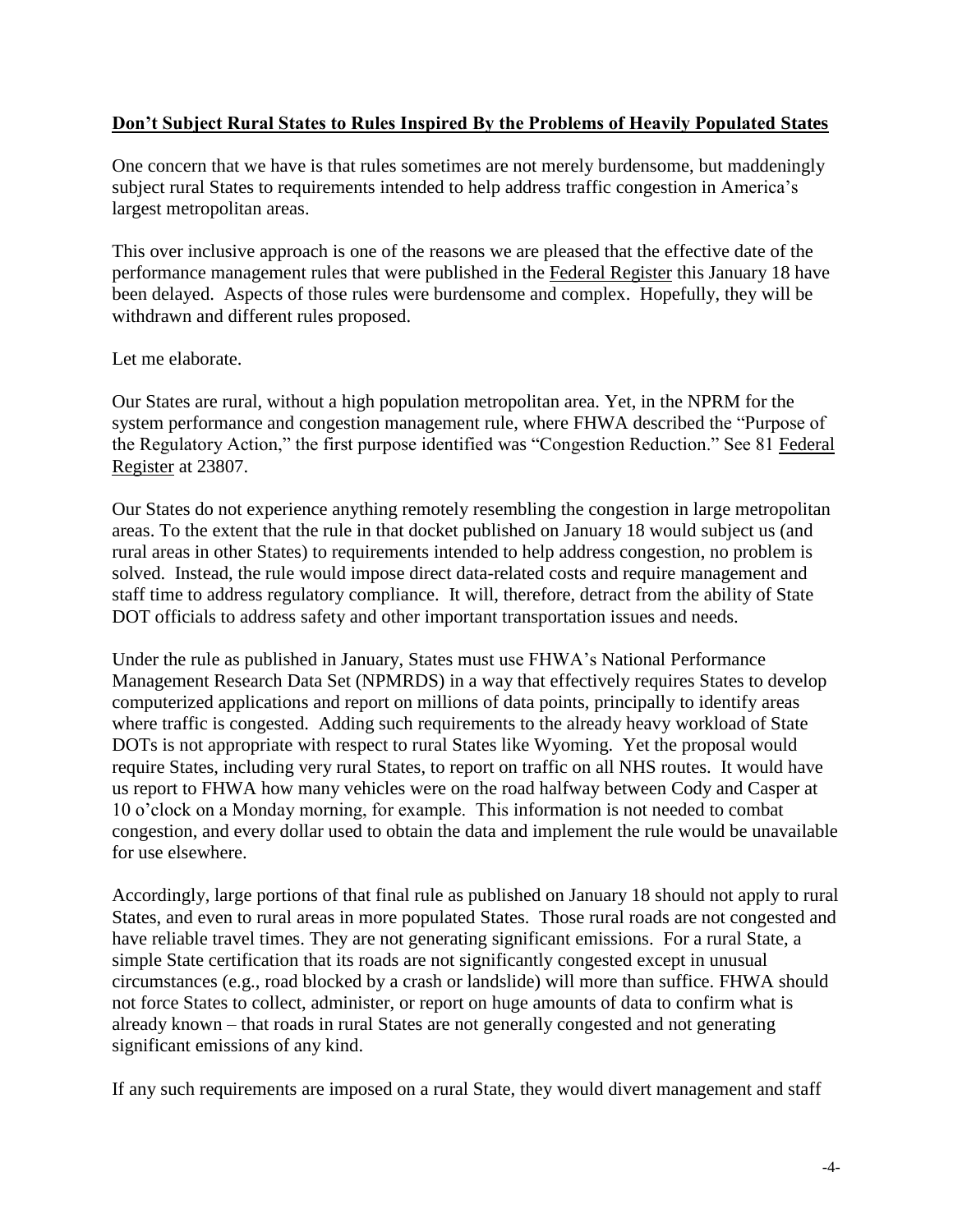time and focus, and other costs, to regulatory compliance and away from real work, including efforts to promptly deliver the best possible transportation program to the State. Accordingly, if further developments in the regulatory process do not free a State like Wyoming from such requirements, clarifying legislation should.

Burdensome regulations can impact heavily populated States and areas as well. Congress has correctly acted swiftly to nullify complicating changes in metropolitan planning rules that were published in December. The regulatory burdens facing rural States may differ but they, too, warrant prompt corrective action.

#### **Subject Stewardship "Agreements" to Notice and Comment Rulemaking and Reduce the Burden They Impose on States**

Another area of concern is the "Stewardship and Oversight" agreements between FHWA and State DOTs. These "agreements" initially were brief, but now routinely exceed 50 single-spaced pages per State.

While some State-specific material is included in a State's stewardship and oversight agreement with FHWA, most text in these documents consists of standardized clauses. And the number of clauses periodically expands – far beyond the subject matter of 23 USC 106(c), the provision that gave rise to these agreements. Under 23 USC 106(c) a State is able to "assume the responsibilities of the Secretary under this title for design, plans, specifications, estimates, contract awards, and inspections with respect to the projects."

Yet, as the American Association of State Highway and Transportation Officials (AASHTO) has noted, the stewardship and oversight agreements require advance notice of or approval of changes in many kinds of State DOT policies and practices. This includes those for which the State supposedly assumed the responsibilities of the Secretary, such as for: the State's standard specifications; pavement design policy; value engineering policy; quality assurance programs; and other matters. Statute does not require such advance notice or approval of such State decisions. As noted, the statute actually calls for the State to assume the Secretary's responsibility in many of these areas. But, in practice, the "assumption" is subject to periodic approvals as to many matters. This is not what most people think of as an assumption of a responsibility. Nor is it straightforward oversight of how a State exercises assumed responsibility. Yet, States have no real choice other than to accept those terms. We're not saying that the individual provisions in these "agreements" are crushingly burdensome, but they are burdensome and not specifically required by statute.

The Federal highway program is a "federally assisted State program." See 23 USC 145. We are not saying that there should be no strings attached to Federal assistance, or that States are not subject to FHWA oversight to ensure compliance with Federal highway statutes. But creation of obligations to obtain approvals for actions is not mere oversight. It is below the radar regulation. To the extent that such requirements in these agreements are really needed, they should be established by rule that survives the rigors and scrutiny of the rulemaking process. Otherwise, States should have more flexibility, subject to FHWA oversight.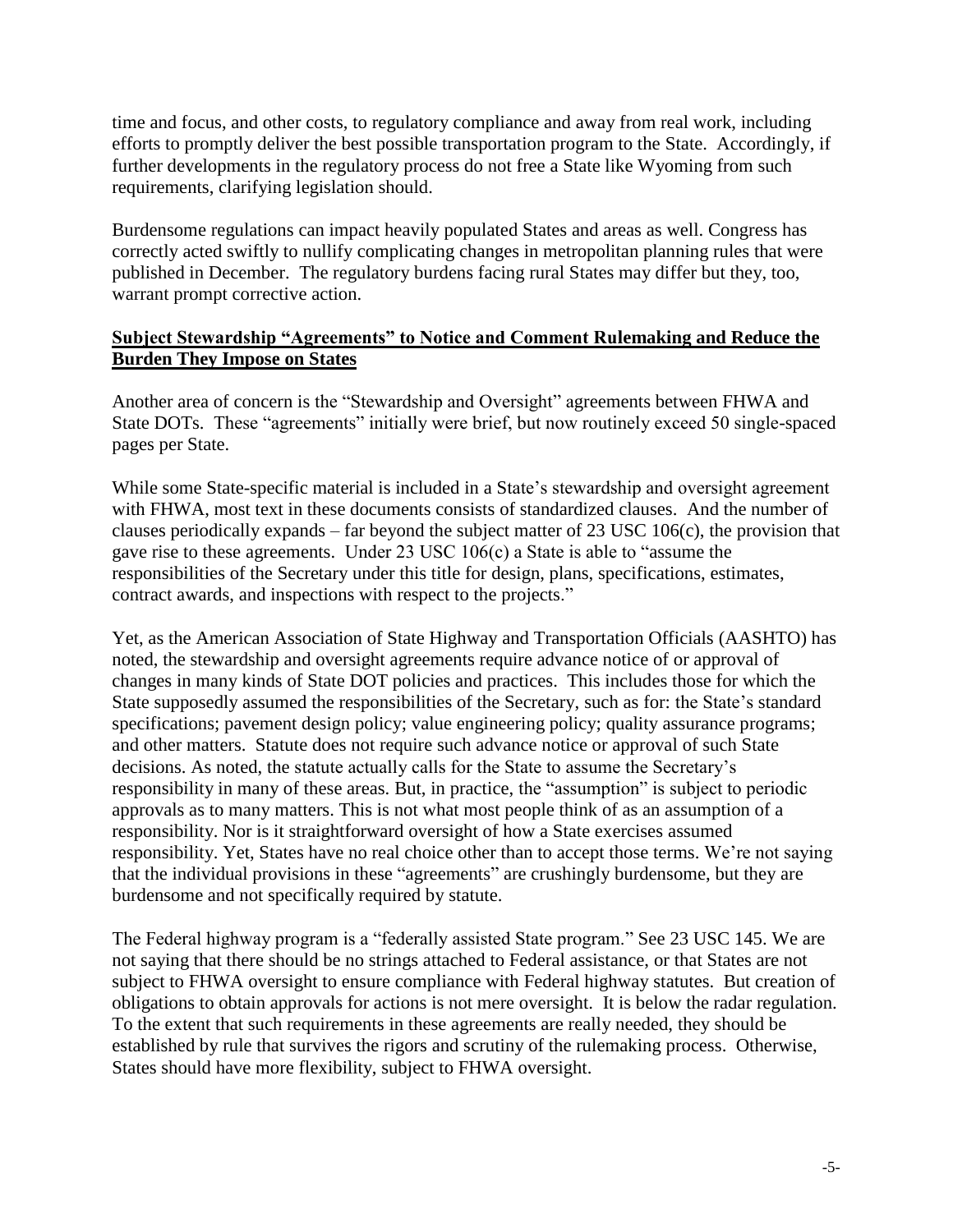Further, State DOTs are public sector entities, serving the public interest, and subject to public review within the State. We suggest that USDOT/FHWA be more trusting of State DOTs and reduce the burdens it imposes on them.

We suggest that USDOT be required to minimize the number of standard clauses in a stewardship agreement, and publish a revised draft agreement for notice and comment. That notice should be required to include justification for any proposed requirements for advance notification or approval of State policies not specifically called for by statute, or for any other requirements not specified by statute. The provisions that survive the comment process and that are adopted in final rule would supersede the current agreements, with allowance made for any appropriate State-specific adjustments that are mutually agreed.

# **Waiver Authority Should Be Built into USDOT Rules**

USDOT sometimes adopts significant and complex rules that do not include provision for waivers, such as for good cause shown. There are narrow waiver provisions scattered throughout titles 23 and 49 of the U.S. Code, but no general waiver provision for what happens when highway program rules encounter, for example, unusual or unforeseen circumstances. We suggest that a waiver provision be added to title 23 as to highway program regulatory requirements developed by USDOT (i.e., requirements beyond any mere repetition of statutory provisions in the rules). This is different than a waiver from statutory requirements. Such a provision for waivers from regulatory requirements would enable FHWA to grant extensions or other relief to States and MPOs from its own rules. It could also facilitate innovation and development of streamlined or simplified processes as alternates to provisions in rules. Further, we suggest that any denial of a waiver request be accompanied by a written explanation of the reasons for the agency action.

#### **Planning and Flexibility Issues**

For a project to be subject to the environmental review process, it must first emerge from the planning process. That is a very complex process that needs no more requirements. This does not mean that new planning approaches should not be tried, but any additions to current planning requirements should be voluntary, not mandatory.

Similarly, it is important that any legislation maintain or increase flexibility available to States under the current highway program. This is not just a question of maintaining current flexibility across programs but, in some cases, a matter of improving flexibility within programs. For example, more flexibility to designate additional mileage as urban or rural connectors would enhance flexibility in the use of freight program funds.

If new legislation provides additional funding for highway and other infrastructure, the success of that initiative can be better assured if States have flexibility in putting the funds to work.

The prospect of additional funds is also a compelling reason for streamlining and regulatory reduction. One wants to move the additional projects associated with the additional funding through the system responsibly, but promptly.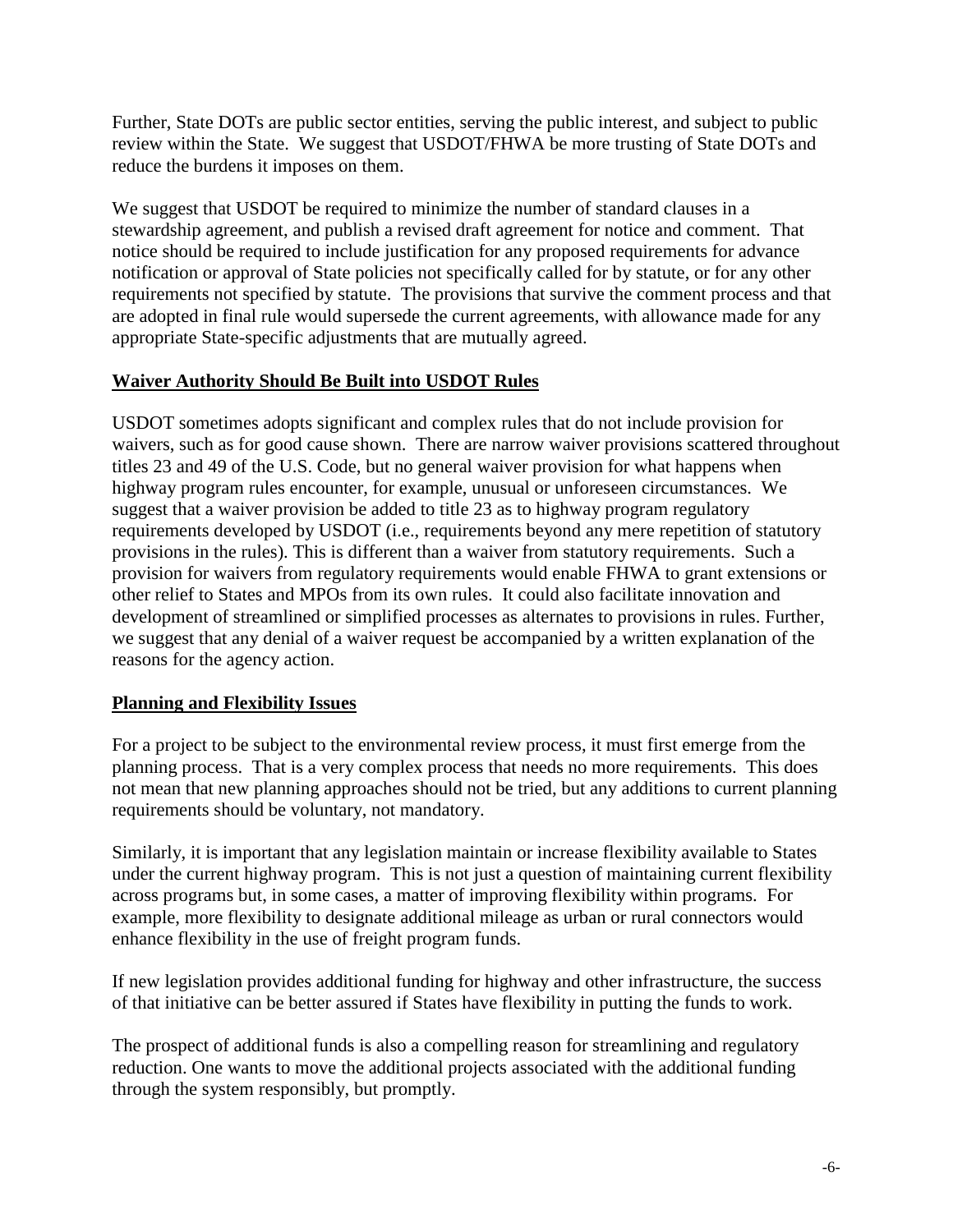# **Help Improve USDOT's Performance**

To assist the Congress and the public in understanding USDOT's stewardship of its program activities, Congress could require some new reporting by USDOT. We recognize that USDOT already submits a number of important reports on such topics as the condition and performance of highway and transit systems and highway fatalities, but some others could be useful.

They could include annual reports such as the following:

For all projects under Chapter 1 of title 23 for which a Record of Decision was issued for an EIS, the average amount of time between issuance of the ROD and publication in the Federal Register of the notice of intent to prepare an EIS. USDOT also could be invited to set a target for that average time period for future years.

A list of all regulatory requirements imposed on States or local governments or the public pursuant to the Federal highway program, whether in the Code of Federal Regulations or otherwise, removed or reduced, and the estimated value of those reductions.

A list of all regulatory requirements newly imposed on States or local governments or the public pursuant to the Federal highway program, whether in the Code of Federal Regulations or otherwise, and the estimated additional costs of such new requirements.

A list of any categorical exclusions added to or deleted from 23 CFR 771.117.

This is not a long or complicated list, but the point is that, of all the data and reports and decisions generated by USDOT regarding the highway program, some of them should be concerned with reductions in burdens imposed on State DOTs and others. We think it would be useful for that perspective to receive increased attention and reporting by USDOT.

#### **Additional Streamlining and Regulatory Reforms**

In our statement today we have recommended action on several ideas for streamlining and reduced regulation while protecting the environment and other public interests. But there are other ideas for streamlining and regulatory reform that do not conflict with ours. Other States have ideas. The private sector has ideas. Trade associations, including the association to which we belong (AASHTO), have continued to work on areas for regulatory reform and streamlining. So, there are additional ideas for reform for the Committee to consider.

#### **A Few Words on Infrastructure Investment**

Before closing, let us add a few comments on infrastructure investment. We have made some of these points in previous testimony, but they deserve further mention.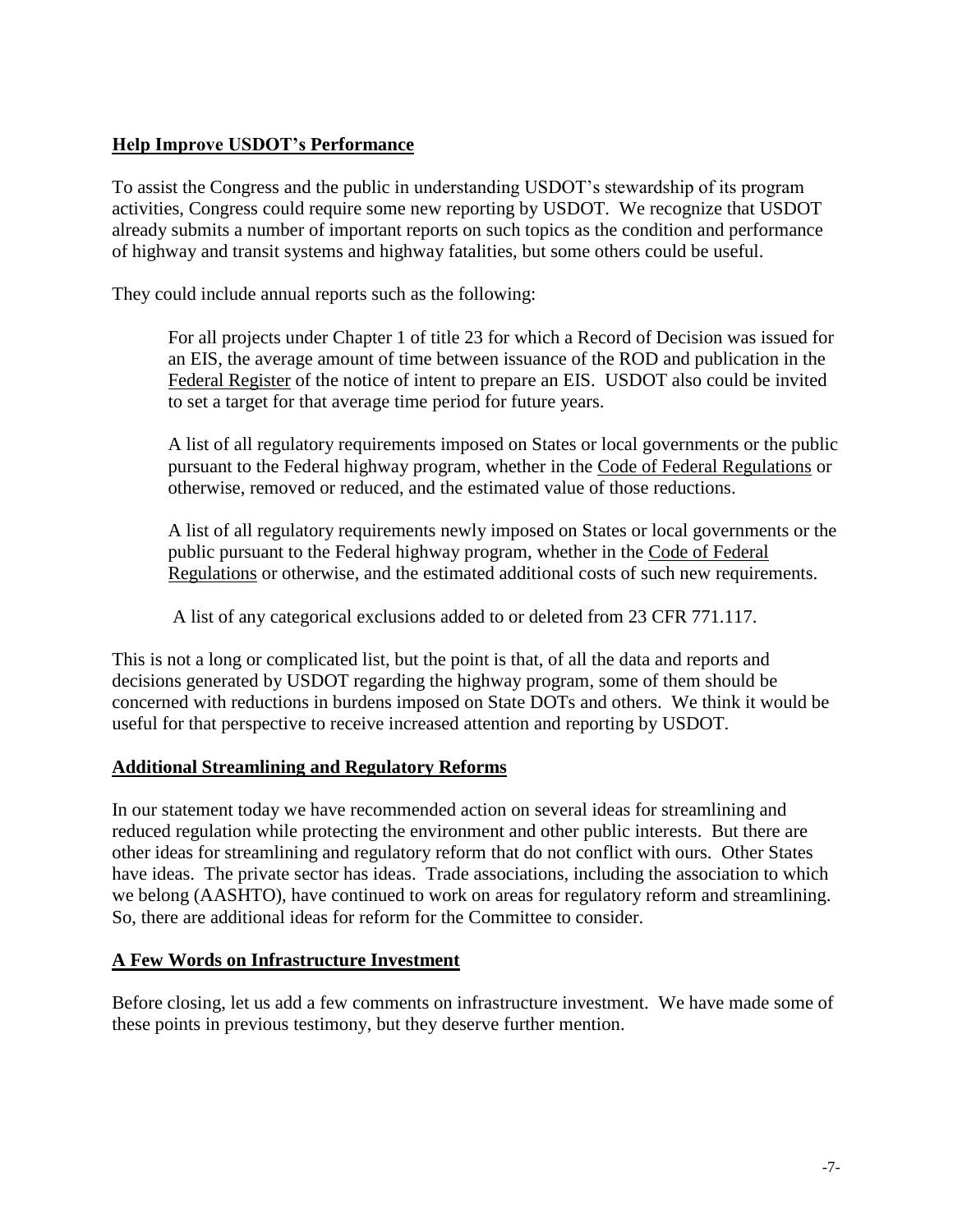#### **Significant Federal Transportation Investment in Rural States Benefits the Nation**.

The entire nation, including residents of major metropolitan areas, is well served by Federal investment that improves surface transportation infrastructure in and across rural States like ours. Among other benefits, Federal-aid highways in our rural States enable:

- truck movements between the West Coast and the large cities of the Midwest and East, benefitting people and commerce in the big metropolitan areas at both ends of the journey;
- agricultural, energy, and natural resource products, which largely originate in rural areas, to move to national and world markets;
- tourists to visit scenic wonders like Yellowstone National Park and Mount Rushmore; and
- movement of military personnel and equipment.

# **Rural States face funding challenges.**

Yet, our States face significant transportation infrastructure funding challenges. We can't provide all these benefits to the nation and ensure a sufficiently connected national system without Federal investment. We –

- are geographically large;
- often include vast tracts of Federal lands (that cannot be taxed or developed);
- have extensive highway networks; and
- have low population densities.

This means that we have very few people to support each lane mile of Federal-aid highway – and preserving and maintaining this aging, nationally connected system is expensive. Yet, citizens from our States contribute to this effort significantly. Nationally, the per capita contribution to the Highway Account of the Highway Trust fund is approximately \$111.45. The per capita contribution to the Highway Account attributable to rural States is much higher. In Wyoming it is much, much higher – \$319.87.

# **Public Private Partnerships (P3s) and other approaches to infrastructure investment that depend on a positive revenue stream from a project are not a surface transportation**

**infrastructure solution for rural States.** The relatively low traffic volumes on projects in rural States are not suitable for tolls, even if one wanted to impose them. Put another way, projects in rural areas are unlikely to generate revenues that will attract investors for bonds or other instruments to finance those projects – even if the revenues are supplemented by tax credits for investors. So, an infrastructure initiative comprised of funding that supports P3s would not be enough to make a difference in surface transportation infrastructure in rural States. Other funding approaches must be part of any national infrastructure initiative for rural States to be able to participate substantially in the initiative, particularly as to surface transportation infrastructure.